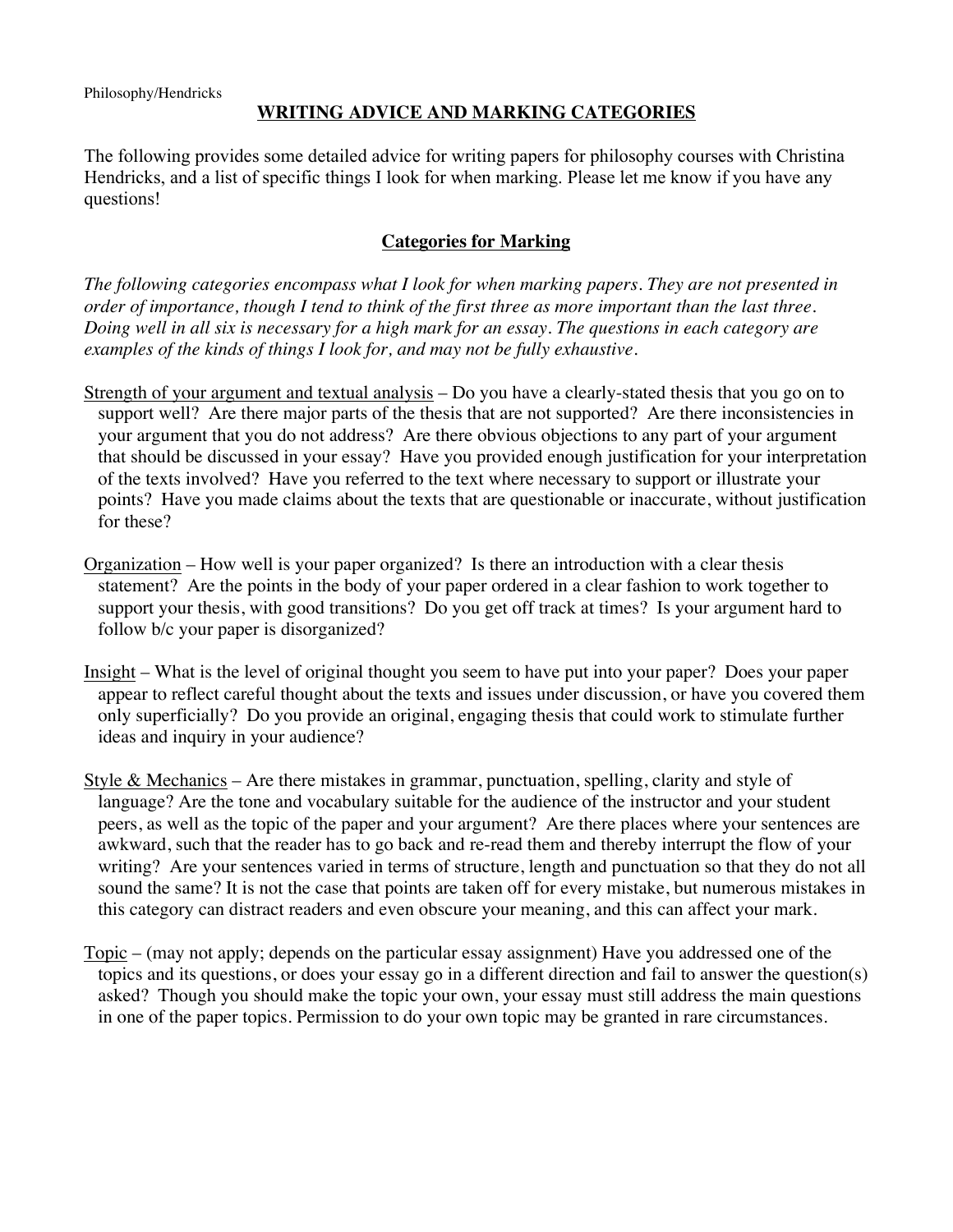### **Structure of Essays**

(Explains the "Organization" marking category)

Thesis in the introduction: Each paper you write for this course should have a coherent, single argument – i.e., each should be centered around a single thesis that you then go on to support in the rest of the paper. State the thesis of your paper clearly in the introduction, and then direct the rest of your essay to supporting this point. You should be clear as to what your conclusion will be, so the reader has an idea of where the paper is going as s/he reads it. This may seem like giving away the game too early; but if your thesis is intriguing and original, the reader's interest can be piqued as to how a case can be made for this and s/he will hopefully want to read on in order to find out if yours succeeds.

Parts of the paper: Be sure your paper has an introduction with a clear thesis statement, a body made up of points given to support the thesis that are presented in a logical order with clear transitions between them, and a conclusion that wraps the paper up into a coherent whole.

- \* The introduction should work to draw the reader into the paper by showing why the issue and your argument are important, how they are interesting and meaningful for your audience (remember who that is). You can start in any number of ways, but avoid including introductory material that isn't clearly related to your overall argument. *Avoid empty, over-general, and usually false statements like "Since the beginning of time, humans have pondered…."* Make your words count by making them meaningful and specifically directed to your ideas and arguments in the paper. Avoid lengthy introductions; bring the reader into the specific focus of your paper right away. The introduction should not contain parts of your argument for your thesis, rather, you should only give supporting arguments for your thesis in the body paragraphs.
- \* In the body of the paper, make sure you guide the reader through your argument by providing *smooth transitions between your points*, so that the ideas and parts of the overall argument flow clearly together. If the reader feels like there are awkward jumps between the points in the body of your paper, or wonders why you have presented them in this order, they can get distracted and disengaged, and your meaning as well as the strength of your argument can get lost.
- \* For the conclusion, strive to somehow bring the essay to closure, wrapping up your case. You may summarize your main points in a conclusion, but in a short paper like this, beware of this strategy sounding too repetitive—by the time a reader finishes your paper, it isn't that long from when they read the introduction. So beware of repeating things from the introduction too directly. *The conclusion should usually not be used to introduce new points that have not yet been discussed in the paper,* though occasionally it can be effective to leave the reader with a comment or question that, if they reflect on it, may lead them to a better grasp of the importance of your argument. *Your conclusion should not contain any of your supporting arguments for your thesis; if it does, it should be a body paragraph instead, and you need to add another paragraph after it as your conclusion.*

Quotations: Knowing when to provide quotations and when not to is often a matter of trial and error and experience, because it depends on specific context. In general use quotations when the author's actual words are important to the point you are trying to make. You could use them to draw the reader into interesting or significant passages that introduce your points, give an example of your points, or support your points. For example, you may need to refer to a sentence or passage from the text under discussion to support the interpretation you are giving, to support a claim about the meaning of an event or action in the text, etc. Do not let quotes take over your paper, though – the majority of the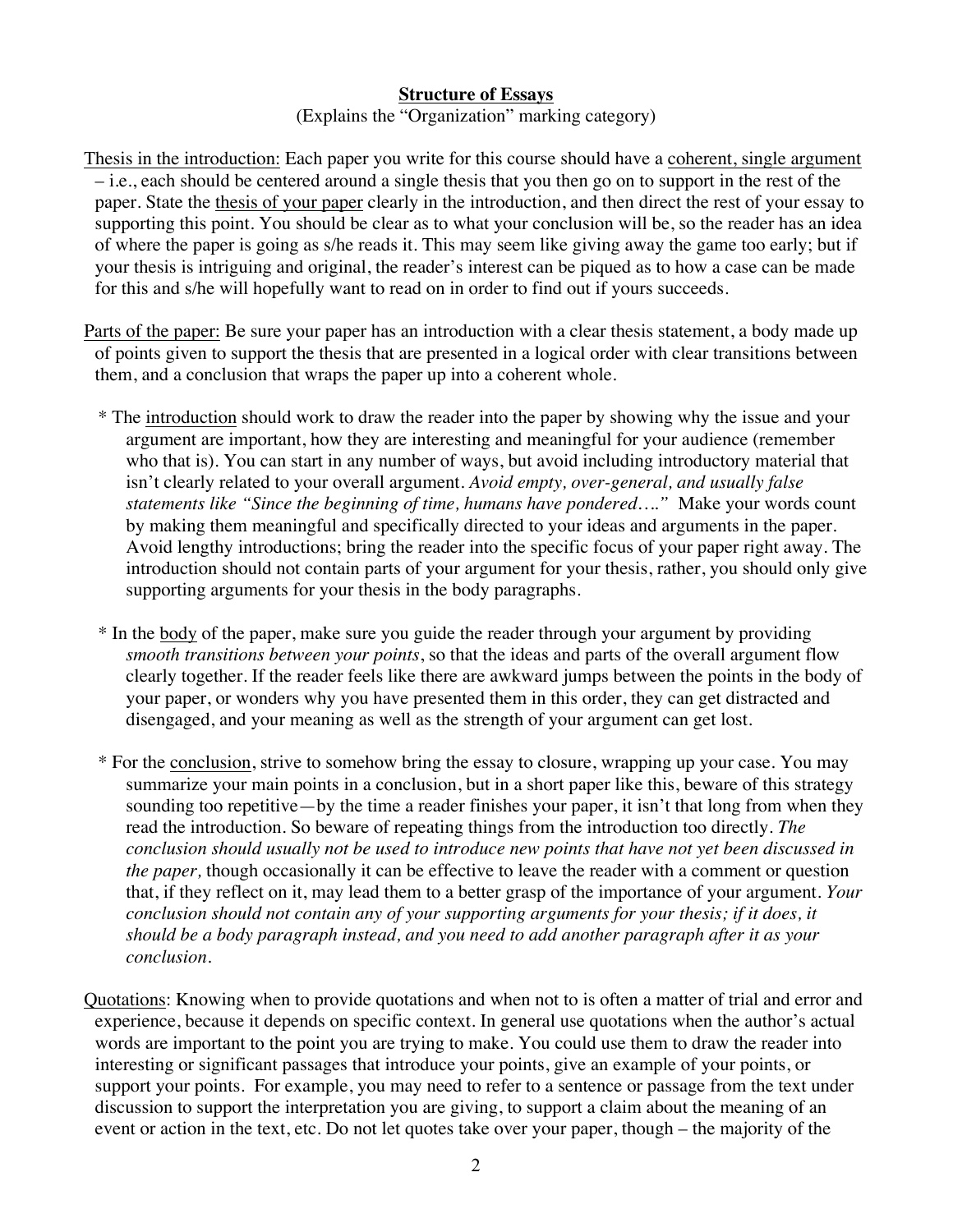paper should be your own words. Also, in many cases just giving a quotation is not sufficient; you will often need to discuss the passage and its significance to your point in the paper, unless this is quite obvious. For quotes that are over 4 lines long, indent the passage in your paper five spaces on the left and take out the quotation marks.

Paraphrasing: If you choose to talk about a particular action, event, or passage in one of the texts in your own words rather than using a quote, *you must still cite the source of the paraphrase in most instances.* Exceptions include: the point paraphrased is so general that no reader will wonder where in the text it came from, or it refers to passages of text that are so long that you can just cite a whole chapter instead of a range of pages, or the point is talked about in too many places in the text to list them all. The guidelines for citing paraphrases include: if you are talking about a specific incident or argument that a reader may not remember and may want to go back to the text to find, you should cite it; if you are giving an interpretation of the text in your paraphrase that others might contest, you should cite the page(s) so they can go back to the source and decide for themselves.

#### **Content of Essays**

(Explains the "Strength of Argument," "Insight," and "Style/Mechanics" marking categories)

- Strength of the argument in your paper: Think about whether or not you've provided good reasons to support your thesis, and whether or not there are major parts of your thesis left without support. This does not mean you have to provide an absolutely rock-solid case for your thesis. Very few arguments are this strong! Just be sure to address the major parts of your thesis and defend them as well as you can. If you can easily think of an objection to your arguments, it is likely that your audience will be able to do so as well. At least bring these up and explain their nature, and rebut them if you can. Do your best to argue consistently throughout the paper, by trying to avoid claims that go against something you say elsewhere in the paper.
- Interpretations of texts: The questions in the paper topics do not call for just one or a few "right answers," such that all others will be deemed "wrong." There are many things that could be said about these texts and paper topics, and numerous justifiable interpretations; but any and all of these should be defended if they are not obvious. I invite original interpretations of texts that differ from my own or those discussed in class, though recognize that controversial interpretations, or ones that seem to go against what was said in lecture/seminars, will require strong justification. Still, there are likely always going to be interpretations that are pretty clearly "wrong," and this could harm your paper mark unless you present a very strong justification that makes a good case for why it should not be considered inaccurate.
- Insight: Showing insight can help your grade considerably. This basically means that your essay shows that you have thought about the texts/topics in some depth, and have come up with some original thoughts on your own. The point in writing papers for this course is not to reproduce texts/lectures/discussions from class, but to make an argument about them that reflects your own ideas. The best way to accomplish this in your writing is to actually spend time with the texts and issues under discussion, giving yourself time to reflect before and during the writing process. An insightful thesis for a paper is not one that expresses something that's fairly clear from reading the texts themselves. Try to come up with an argument for your paper that suggests a new way of thinking about the texts/issues under discussion than what a reader might generally have on their own, that gives them a reason to read the paper and be interested in it.